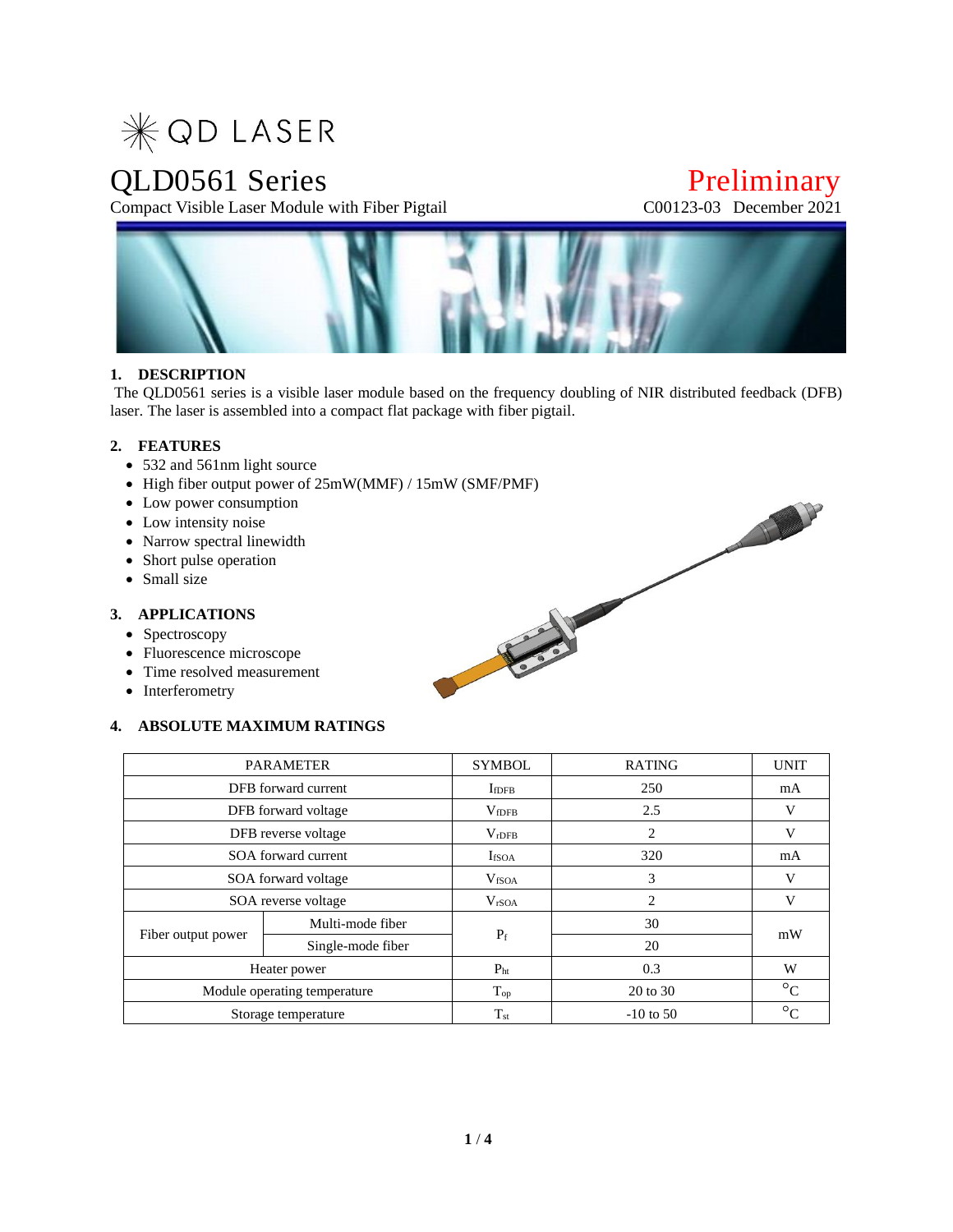

QLD0561-xxxx Series C00123-03

#### **5. OPTICAL AND ELECTRICAL CHARACTERISTICS**

|                                   | $(TC = 25oC, unless otherwise specified)$ |                     |                             |                          |                          |                          |             |
|-----------------------------------|-------------------------------------------|---------------------|-----------------------------|--------------------------|--------------------------|--------------------------|-------------|
| <b>PARAMETER</b>                  |                                           | <b>SYMBOL</b>       | <b>CONDITION</b>            | <b>MIN</b>               | TYP                      | <b>MAX</b>               | <b>UNIT</b> |
| DFB operation current             |                                           | $I_{opDFB}$         | $CW, P_f = P_{op}$          | $\overline{\phantom{a}}$ | 150                      | 220                      | mA          |
| DFB operation voltage             |                                           | $V_{opDFB}$         | $CW, P_f = P_{op}$          | $\overline{\phantom{a}}$ | 1.8                      | 2.4                      | V           |
| SOA operation current             |                                           | I <sub>opSOA</sub>  | $CW, P_f = P_{op}$          |                          | 200                      | 320                      | mA          |
| SOA operation voltage             |                                           | $V_{opSOA}$         | $CW, P_f = P_{op}$          |                          | 1.7                      | 3.0                      | V           |
| Heater current                    |                                           | I <sub>heater</sub> |                             | $\theta$                 |                          | 100                      | mA          |
| Heater resistance                 |                                           | R <sub>heater</sub> |                             | $\overline{\phantom{a}}$ | 30                       | $\overline{\phantom{a}}$ | Ω           |
| Fiber output power                | Multi-mode fiber                          | $P_f$               | CW                          | 25                       |                          |                          | mW          |
|                                   | Single-mode fiber                         |                     |                             | 15                       |                          |                          |             |
| Power consumption                 |                                           | $P_c$               | $CW, P_f = P_{op}$          | $\overline{\phantom{a}}$ | 0.8                      | $\overline{\phantom{a}}$ | W           |
| Peak wavelength                   | QLD0561-32xx                              | $\lambda_p(1)$      | $CW, P_f = P_{op}$          | 530                      | 532                      | 534                      | nm          |
|                                   | QLD0561-61xx                              |                     |                             | 559                      | 561                      | 563                      | nm          |
| Spectral linewidth                |                                           | Δλ                  | $CW, P_f = P_{op}$          | $\overline{\phantom{a}}$ | $\overline{\phantom{a}}$ | 0.1                      | nm          |
| Polarization extinction ratio (2) |                                           | <b>PER</b>          | $CW, P_f = P_{op}$          | 12                       | $\overline{\phantom{a}}$ | $\overline{\phantom{a}}$ | dB          |
| <b>Thermistor Resistance</b>      |                                           | $R_{th}$            | $T_c = 25$ °C.<br>$B=3375K$ | 9.5                      | 10                       | 10.5                     | $k\Omega$   |

(1) Peak wavelength tolerance of +/- 1nm is available as an option.

(2) Specification for PMF pigtail option.

#### **6. PRODUCT PART NUMBER**

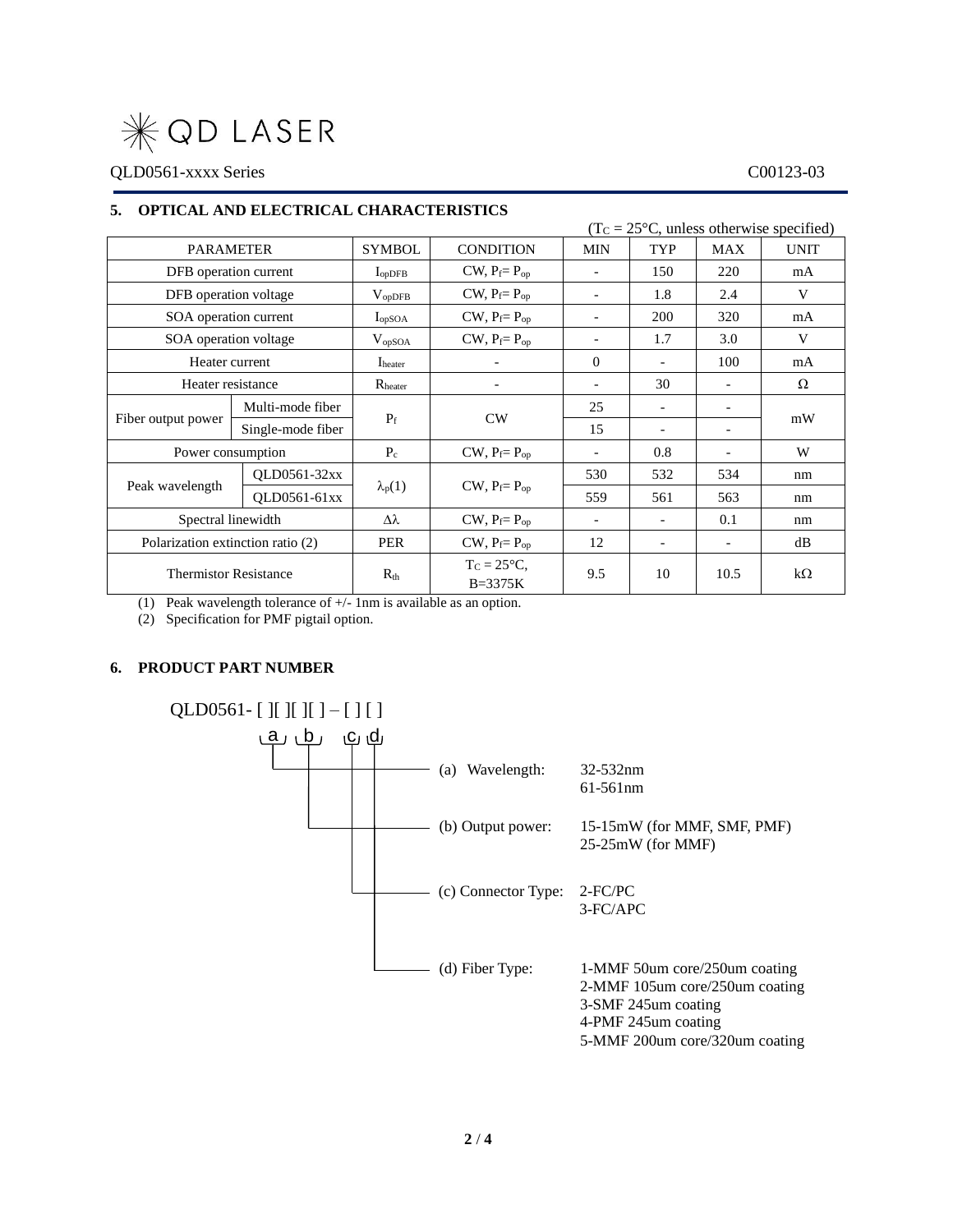

## **7. OUTLINE DRAWING AND PIN CONFIGURATION**